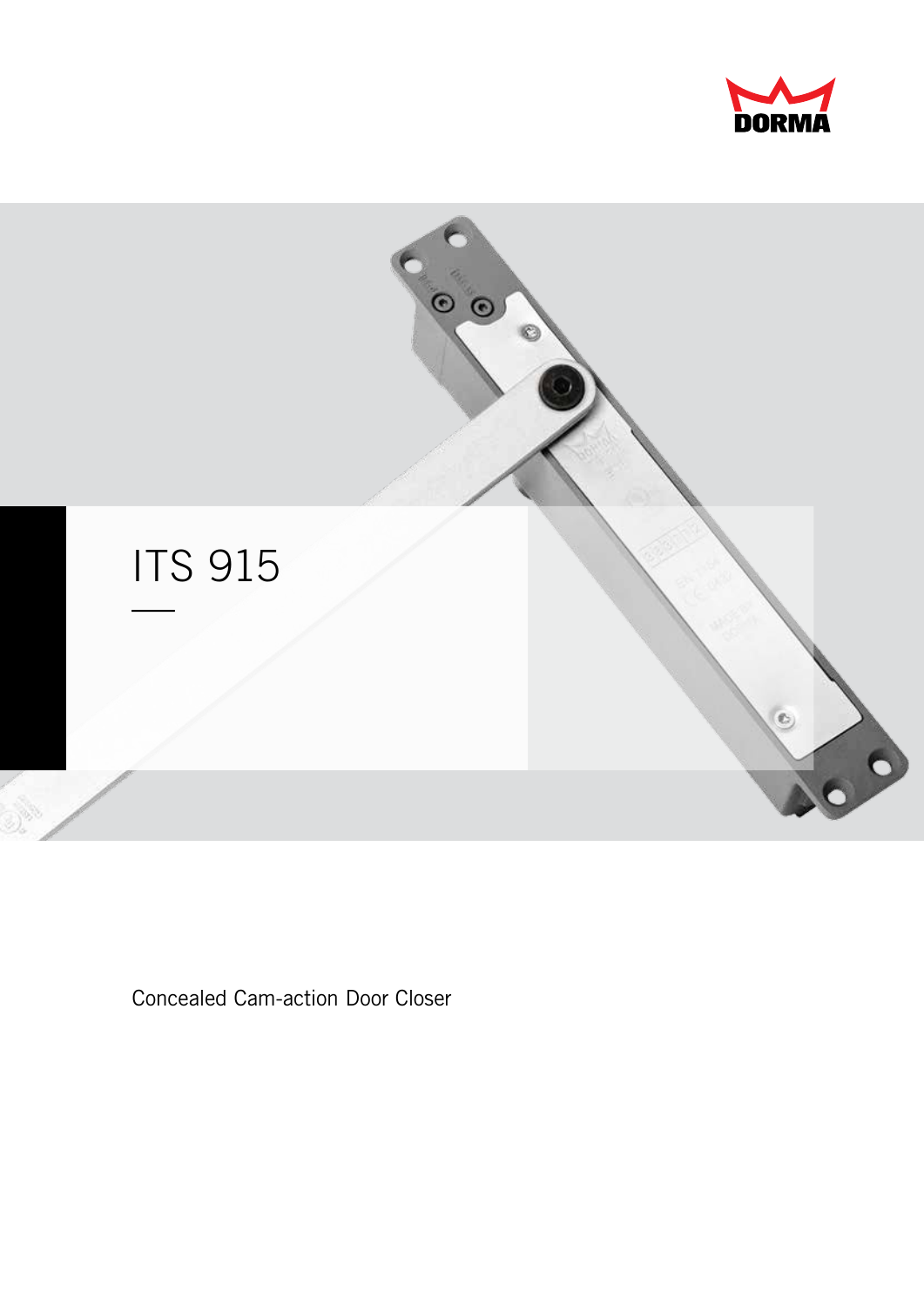# QUALITY-ASSURED CONCEALED OVERHEAD DOOR CLOSER —

ITS 915 Cam-action door closer is designed and manufactured to high quality standards, performing in compliance with EN 1154. The product is carrying CE marking.

As a concealed door closer ITS 915 can be installed directly in the door or frame, making it virtually invisible. The compact design of the closer body and slide-channel allow the door to maintain a high level of integrity. ITS 915 offers all the benefits

### **Plus Points**

#### **For the trade**

**.** Hassle-free ordering and inventory management − Closer body (non-handed) and slide-channel arm assembly in one box for ease of handling.

#### **For the installer**

- **.** Ease of installation Compact concealed cam-action (nonhanded system) door closer with identical mounting position for both size 3 and size 4.
- **.** Easy adjustment of the two closing speeds separately.

#### **For the architect/specifier/ designer**

- **.** Unblemished appearance of prestige doors – concealed installation.
- **.** Innovative engineering and design by DORMA.

of advanced technology with the proven heart-shaped cam. It ensures that closing and opening of the door is easy for everyone.

ITS 915 provides the reliability and quality which all DORMA products are well-known for.

**.** Compliance with statutory requirements for barrier-free building (C UL US Listed and tested to EN 1154 by the State Material Testing Authority, Dortmund, Germany).

**.** Barrier-free with DORMA Easy Open technology – Easy access for all users and for children, seniors and the physically-disabled. **.** Convenience and Comfort – optional hold-open device and

cushioned limit stay. **.** Enhanced protection against vandalism – concealed

installation.

**For the user**

| <b>Features</b>                                    |               | <b>EN 3</b> | <b>EN4</b>                |
|----------------------------------------------------|---------------|-------------|---------------------------|
| Standard doors                                     | up to 950 mm  |             |                           |
|                                                    | up to 1100 mm |             |                           |
| Fire and smoke check doors                         | up to 950 mm  |             |                           |
|                                                    | up to 1100 mm |             |                           |
| Door leaf thickness                                |               |             | $\geq$ 45 mm $\geq$ 45 mm |
| Max door leaf weight in kg                         |               | 60          | 80                        |
| Non-handed design                                  |               |             |                           |
| Slide channel                                      |               |             |                           |
| Closing speed adjustable by valve                  |               |             |                           |
| Latching speed adjustable by valve                 |               |             |                           |
| Cushioned limit stay                               |               |             |                           |
| Hold open                                          |               | Ο           | Ο                         |
| Maximum door opening angle                         |               | 115°        | 115°                      |
| Dimension in mm                                    | Length        | 267         | 267                       |
|                                                    | Body Length   | 230         | 230                       |
|                                                    | Width         | 36          | 36                        |
|                                                    | Height        | 57          | 57                        |
| Door Closer certified to EN 1154                   |               |             |                           |
| C UL US listed                                     |               |             |                           |
| CE mark for building products                      |               |             |                           |
| Suitable for barrier-free building<br>to DIN 18040 |               |             |                           |

 $\bullet$  Yes – No  $\circ$  Option



Moment profile of an ITS 915 cam-action door closer (EN 4)

Opening Moment Closing Moment



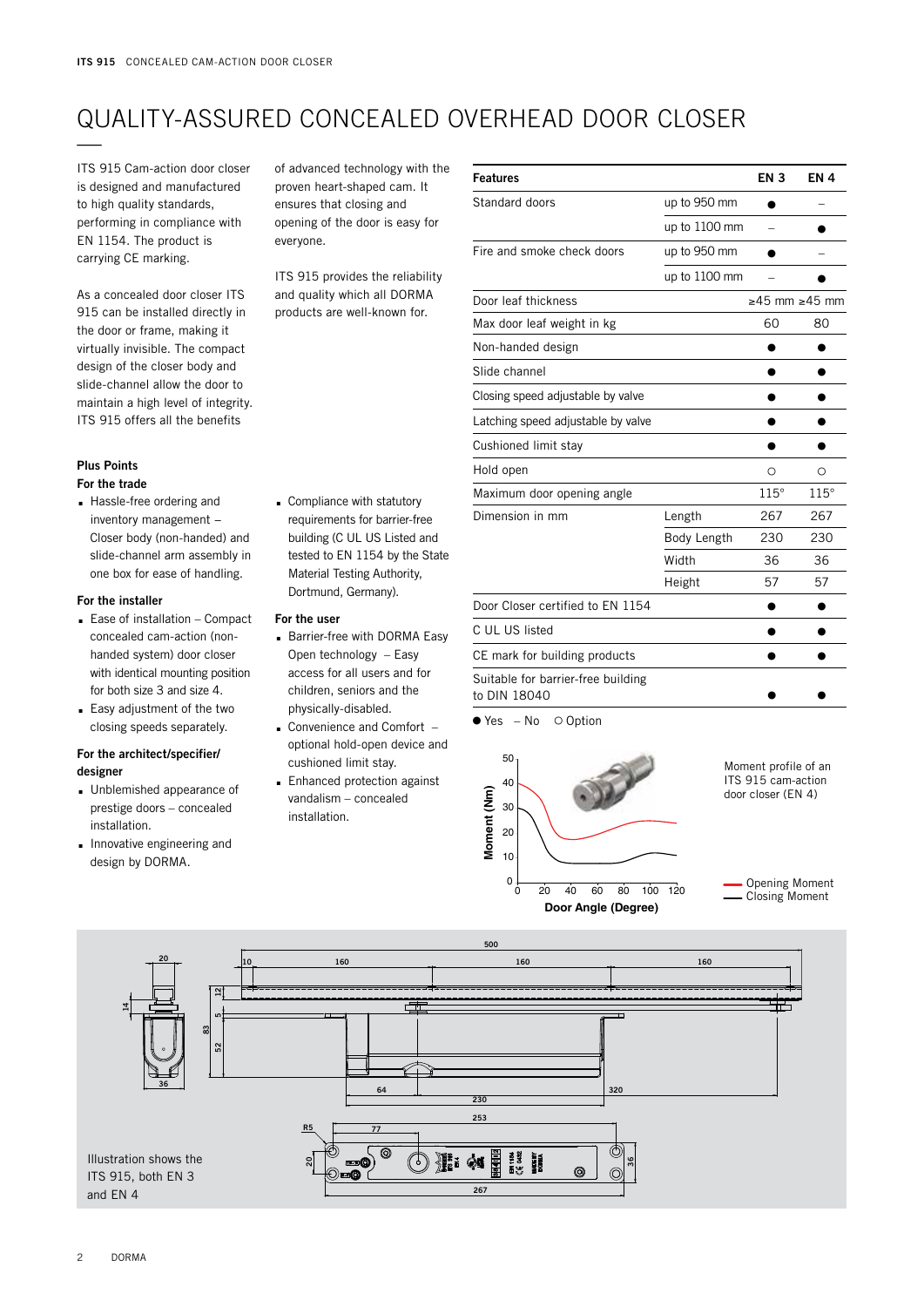### ENGINEERING AT ITS BEST FOR EASY ACCESS —

Engineered by DORMA, the inventor and leader of camaction door closers, ITS 915 concealed door closer ensures that the door can be opened with exceptional ease for effortless access. The compact ITS 915 can be installed for complete visual concealment in the door and frame. The system is optimally designed with selective strengthening of the closer body and a slim slide channel. At the same time, it offers the same level of userconvenience expected from high-quality door closers, combined with a wide range of

functionality. Its slender inclined body means that it can be easily installed in virtually all doors with a leaf thickness of 45mm or more, while it can operate doors up to 1100 mm with the same mounting locations. It offers easy adjustment with two independent valves.



# VALVE ADJUSTMENT FOR SOLID CLOSING PERFORMANCE



#### **Adjustment settings**

**<sup>2</sup> <sup>1</sup>** The first and second closing speeds of the DORMA ITS 915 can be adjusted at any time, even after the door has been hung.

### **Approval certification F**

The DORMA ITS 915 is approved by the State Material Testing Authority, Dortmund, in accordance with EN 1154.

#### **Specification text**

Cam-action door closer to EN 1154 for integration in the door leaf or frame, with rapidly decreasing opening resistance, for easy door opening. Non-handed with slide channel arm. ITS 915 complies with DIN 18040.

#### **Size**

EN 3, EN 4

**Make** DORMA ITS 915







- **1** First adjustable closing speed
- **2** Second adjustable closing speed
- **3** Cushioned limit stay

The ITS 915 set includes the arm, slide channel, slide block, cushioned limit stay and fixing screws.



#### **Cushioned limit stay**

The mechanically-integrated cushioned limit stay of ITS 915 is progressively damped to protect the wall and doors from damage when the door is opened too wide (under conditions of normal usage). It can be adjusted to an opening angle between approximately 80° and a maximum of 115°. **The cushioned limit stay feature is not an overload protection device and in many cases cannot replace a doorstop.**

3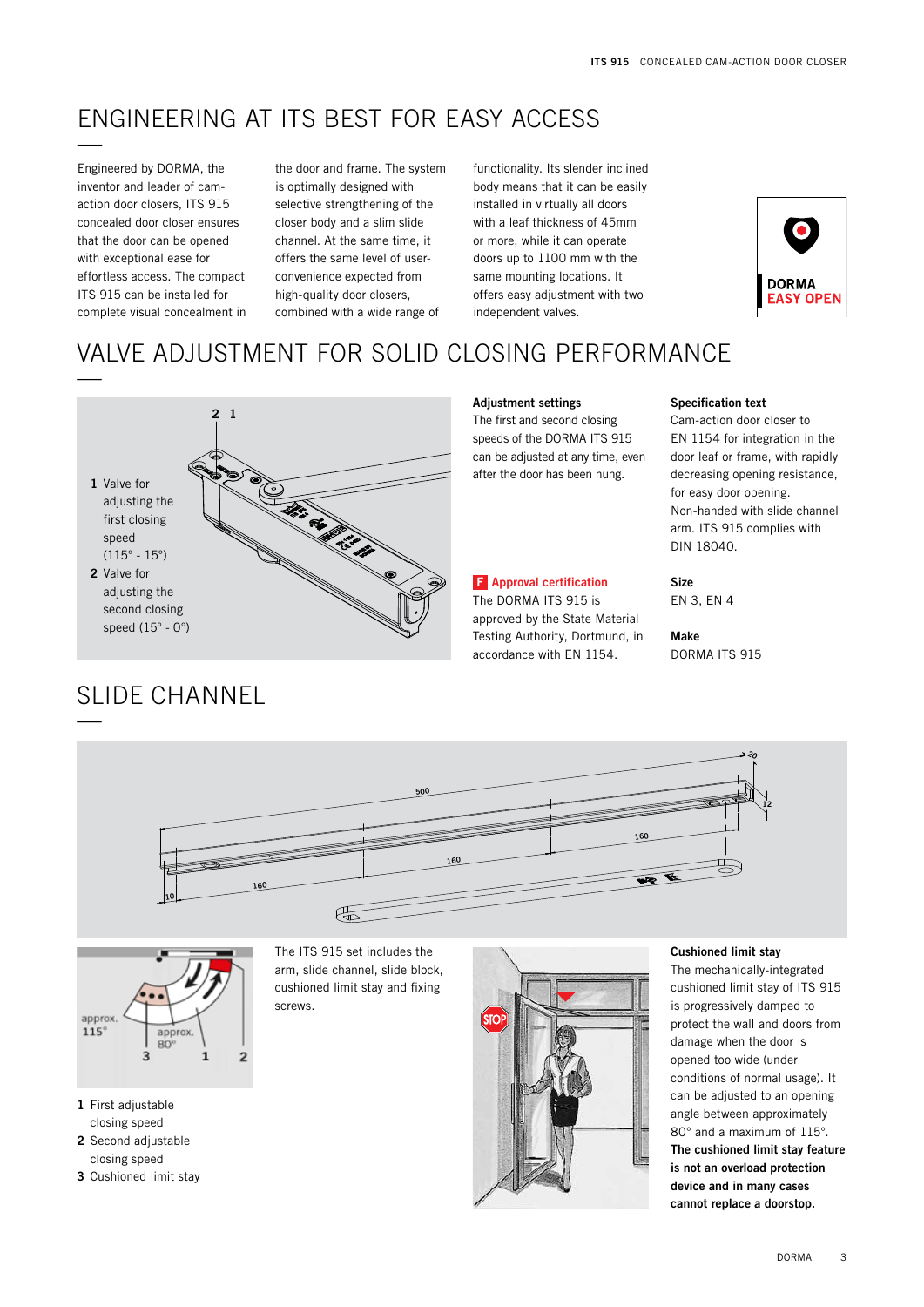# HOLD-OPEN UNIT





(ISO 5) doors.

The hold-open unit enables doors to be securely held without any fall-back at precisely the required position up to an opening angle of approximately 115°. No adjustment is needed for pull-off force.

The mechanism is nonhanded and has been specifically designed for retrofitting to the slide channel.

**Not for fire and smoke check doors.**

# INSTALLATION DRAWINGS

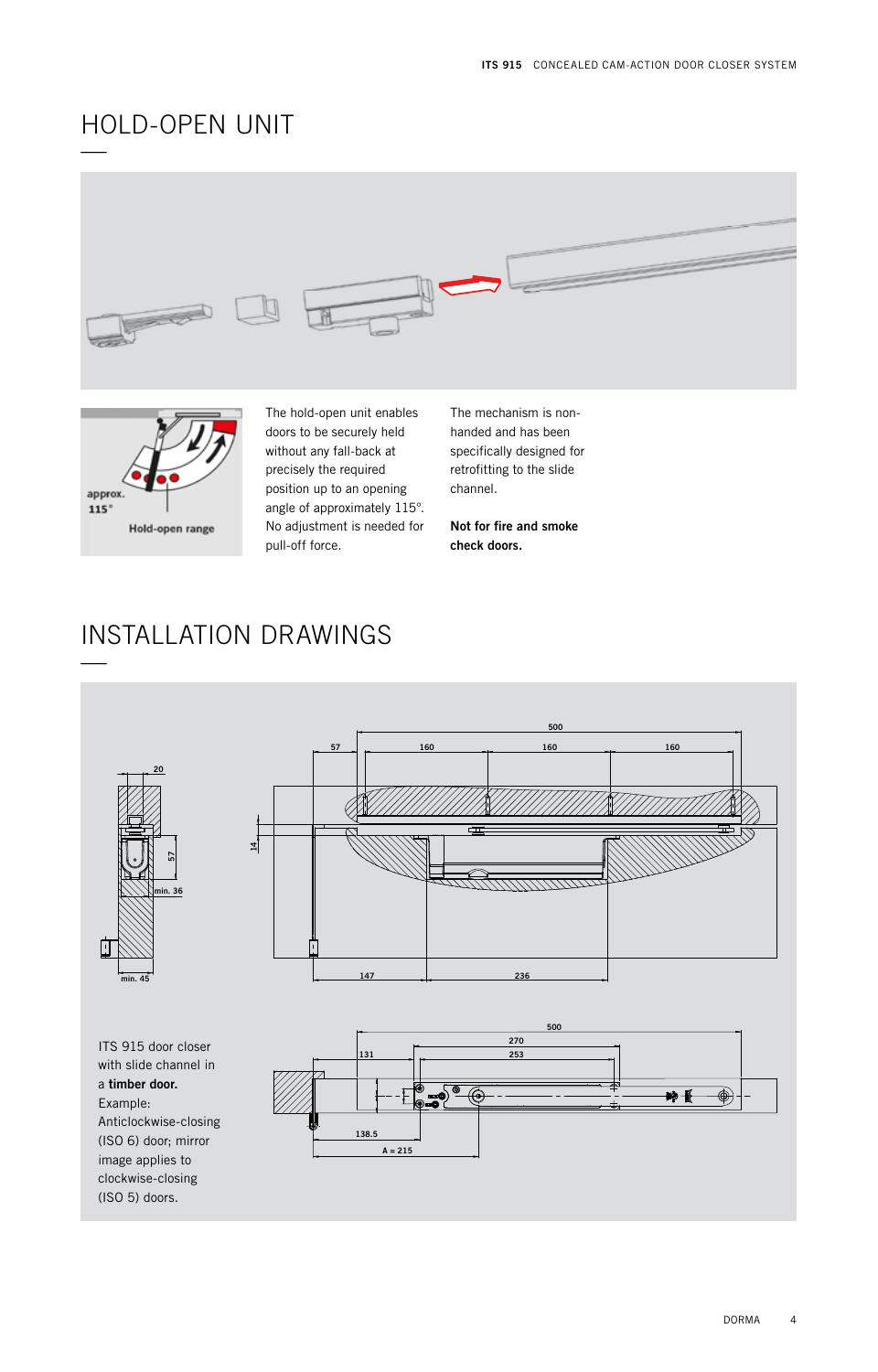

# ITS 915 RANGE OF EQUIPMENT —

| <b>ITS 915</b>             | EN 3 | 52760150 |
|----------------------------|------|----------|
| <b>ITS 915</b>             | EN 4 | 52770150 |
| Hold-Open Unit for ITS 915 |      | 52009301 |